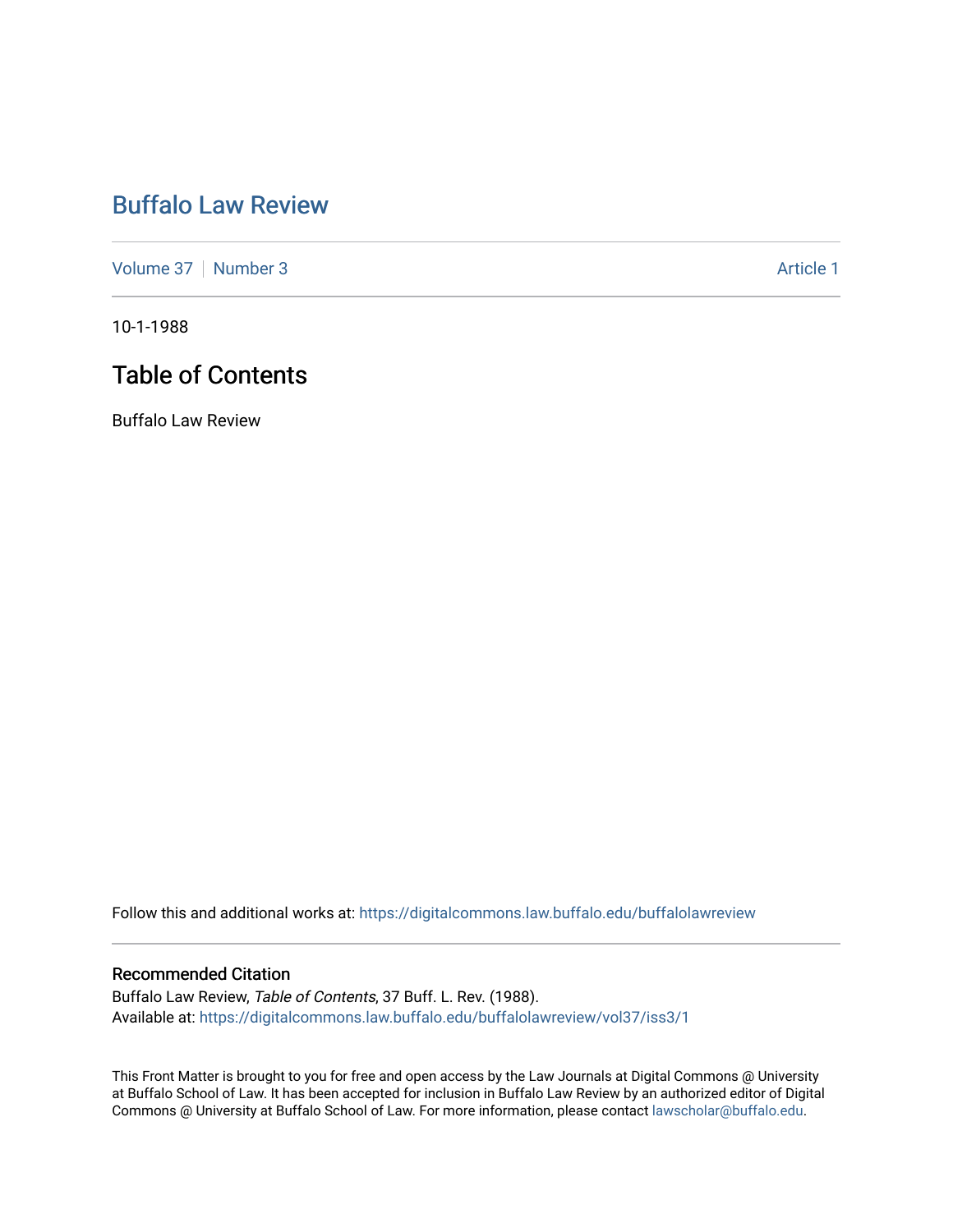## **Contents**

### ARTICLES

THE **JAMES** MCCORMICK MITCHELL **LECTURE** LEGAL EDUCATION FOR A CHANGING **LEGAL PROFESSION**

| Bayless Manning 657    |  |
|------------------------|--|
| Marc Galanter          |  |
| Joan Heifetz Hollinger |  |
| George L. Priest       |  |

CLASS TAX TO MASS TAX: THE ROLE OF PROPAGANDA IN THE EXPANSION OF THE INCOME TAX DURING WORLD WAR II

*Carolyn C. Jones 685*

*Jarret C. Oeltyen* 751

THE **JUDGE** WHO COULD NOT TELL HIS RIGHT FROM HIS LEFT **AND** OTHER **TALES** OF LEARNING DISABILITIES *Judge Jeffry Gallet* 739

PAWNBROKING ON PARADE

### **COMMENTS**

| DOCTORS, INSURERS, AND THE ANTITRUST LAWS 789                                                |  |
|----------------------------------------------------------------------------------------------|--|
| ANTITRUST LAW, IMMUNITY, AND MEDICAL                                                         |  |
| JUDICIAL DEFERENCE AND THE PERPETUATION OF<br>EXCLUSIONARY ZONING: A CASE STUDY, THEORETICAL |  |
| TRANSFERABLE PUBLIC RIGHTS: RECONCILING                                                      |  |